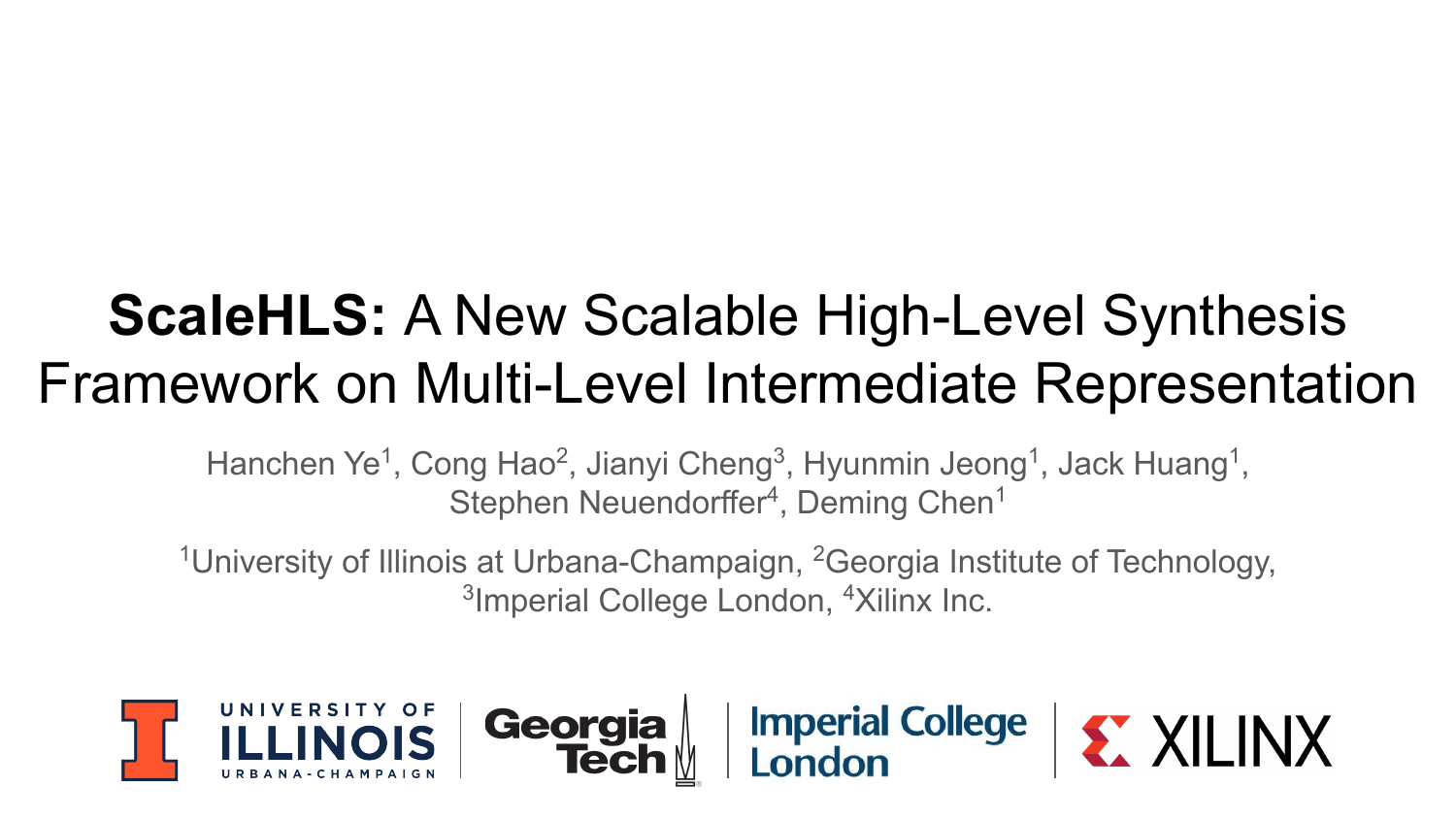## Motivation: Marry HLS and MLIR

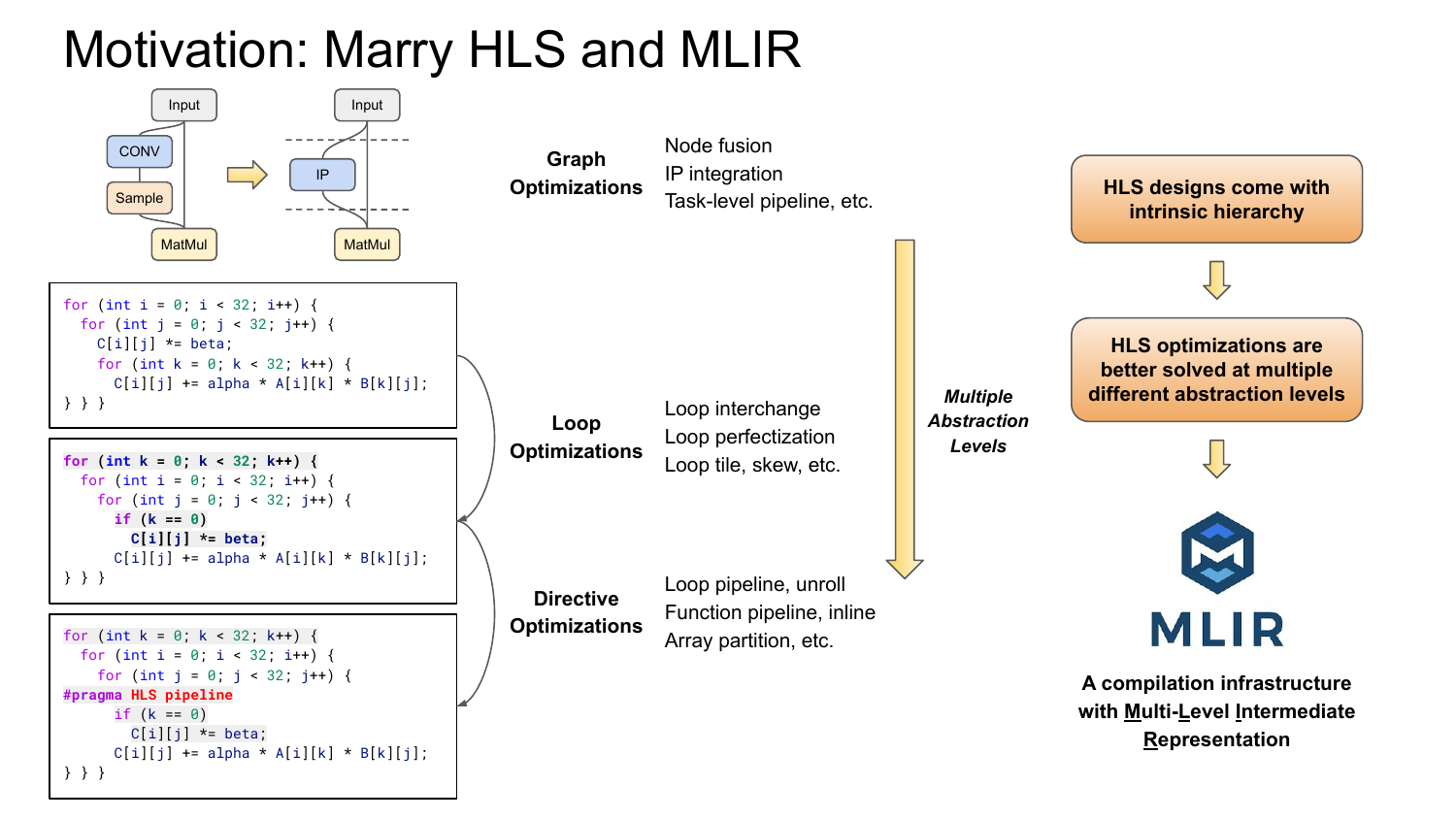## ScaleHLS Framework



[1] ONNX-MLIR: Compiling ONNX Neural Network Models Using MLIR. <https://github.com/onnx/onnx-mlir> [2] NPComp: MLIR based compiler toolkit for numerical python programs.<https://github.com/llvm/mlir-npcomp> [3] MLIR: Multi-Level Intermediate Representation. <https://github.com/llvm/llvm-project/tree/main/mlir> [4] Vitis HLS Front-end:<https://github.com/Xilinx/HLS>

#### **Represent It!**

**Graph-level IR:** ONNX [1] and ATen [2] dialect.

**Loop-level IR:** Affine [3] and SCF (structured control flow) [3] dialect. Can leverage the transformation and analysis libraries applicable in MLIR.

**Directive-level IR:** HLSCpp, Affine, and SCF dialect.

### **Optimize It!**

**Optimization Passes:** Cover the graph, loop, and directive levels. Solve optimization problems at the 'correct' abstraction level.

**QoR Estimator:** Estimate the latency and resource utilization through IR analysis.

### **Explore It!**

**Transform and Analysis Library:** Parameterized interfaces of all optimization passes and the QoR estimator. A playground of DSE.  $\mathcal{P}$ 

**Automated DSE Engine:** Find the Pareto-frontier of the throughput-area trade-off design space.

### **Enable End-to-end Flow!**

**HLS C Front-end:** Parse C programs into MLIR. **HLS C/C++ Emitter:** Generate synthesizable HLS designs for downstream tools, such as Vivado HLS.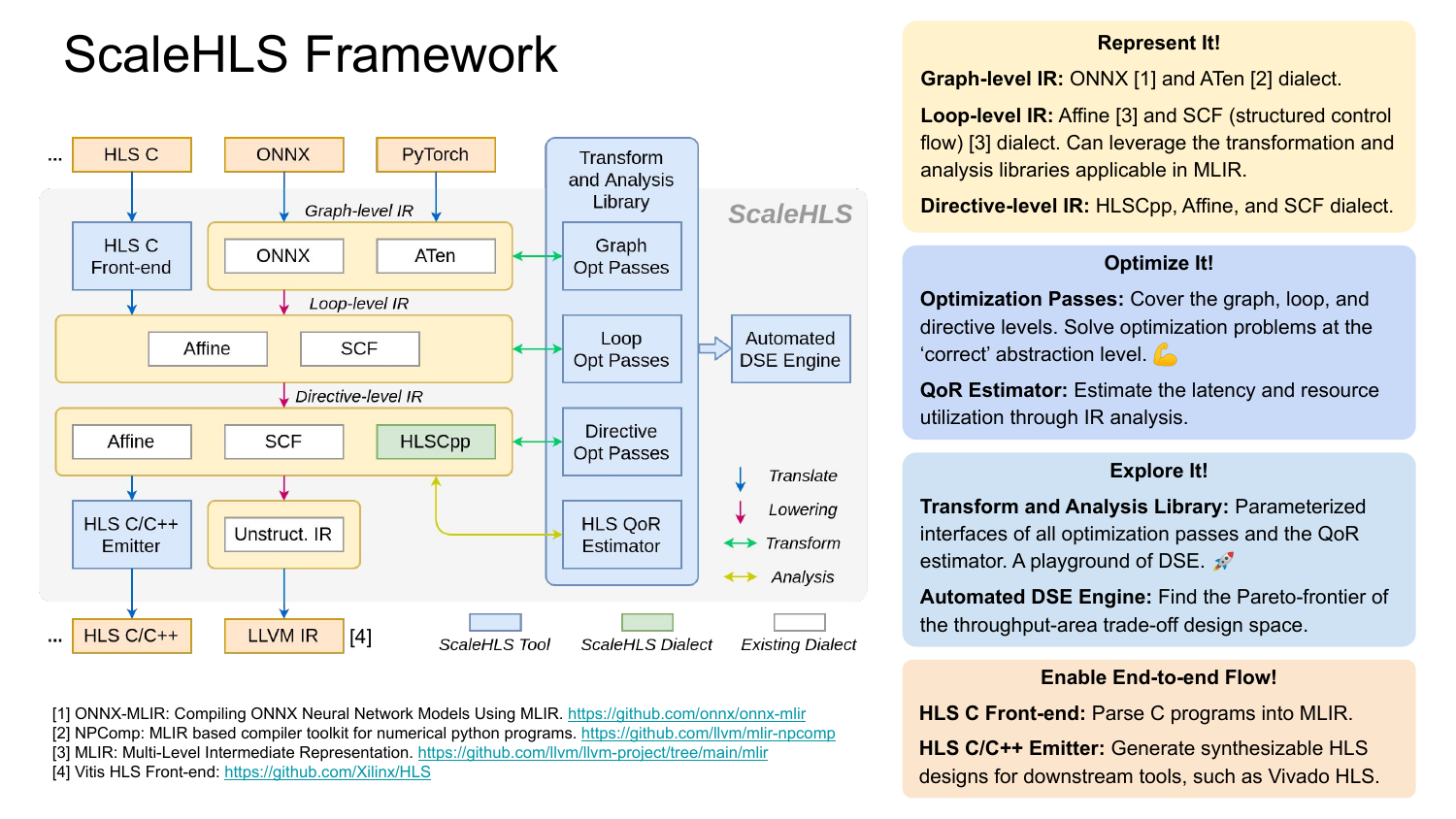### DSE Results of Computation Kernel

| Kernel         | Prob. Size | Speedup       | LP  | RVB            | Perm. Map           | <b>Tiling Sizes</b> | Pipeline II | <b>Array Partition</b>                                 |  |
|----------------|------------|---------------|-----|----------------|---------------------|---------------------|-------------|--------------------------------------------------------|--|
| BICG           | 4096       | $41.7\times$  | No  | No             | $\left[1, 0\right]$ | [16, 8]             | 43          | $A:[8, 16], s:[16], q:[8], p:[16], r:[8]$              |  |
| <b>GEMM</b>    | 4096       | $768.1\times$ | Yes | No             | [1, 2, 0]           | [8, 1, 16]          | 3           | C:[1, 16], A:[1, 8], B:[8, 16]                         |  |
| <b>GESUMMV</b> | 4096       | $199.1\times$ | Yes | N <sub>o</sub> | [1, 0]              | [8, 16]             | $\Omega$    | $A:[16, 8], B:[16, 8], \text{tmp:[}16], x:[8], y:[16]$ |  |
| SYR2K          | 4096       | $384.0\times$ | Yes | Yes            | [1, 2, 0]           | [8, 4, 4]           | 8           | C:[4, 4], A:[4, 8], B:[4, 8]                           |  |
| <b>SYRK</b>    | 4096       | $384.1\times$ | Yes | Yes            | [1, 2, 0]           | [64, 1, 1]          | $\mathbf 2$ | C:[1, 1], A:[1, 64]                                    |  |
| <b>TRMM</b>    | 4096       | $590.9\times$ | Yes | Yes            | [1, 2, 0]           | [4, 4, 32]          | 13          | A:[4, 4], B:[4, 32]                                    |  |

**Evaluation results on Xilinx XC7Z020 FPGA.** Speedup is with respect to the baseline designs only optimized by Xilinx Vivado HLS. LP and RVB denote Loop Perfectization and Remove Variable Bound, respectively. In the Loop Order Optimization, the *i*-th loop in the loop nest is permuted to location PermMap[i], where locations are from the outermost loop to inner.



The problem sizes of computation kernels are scaled from 32 to 4096 and the DSE engine is launched to search for the optimal solutions under each problem size.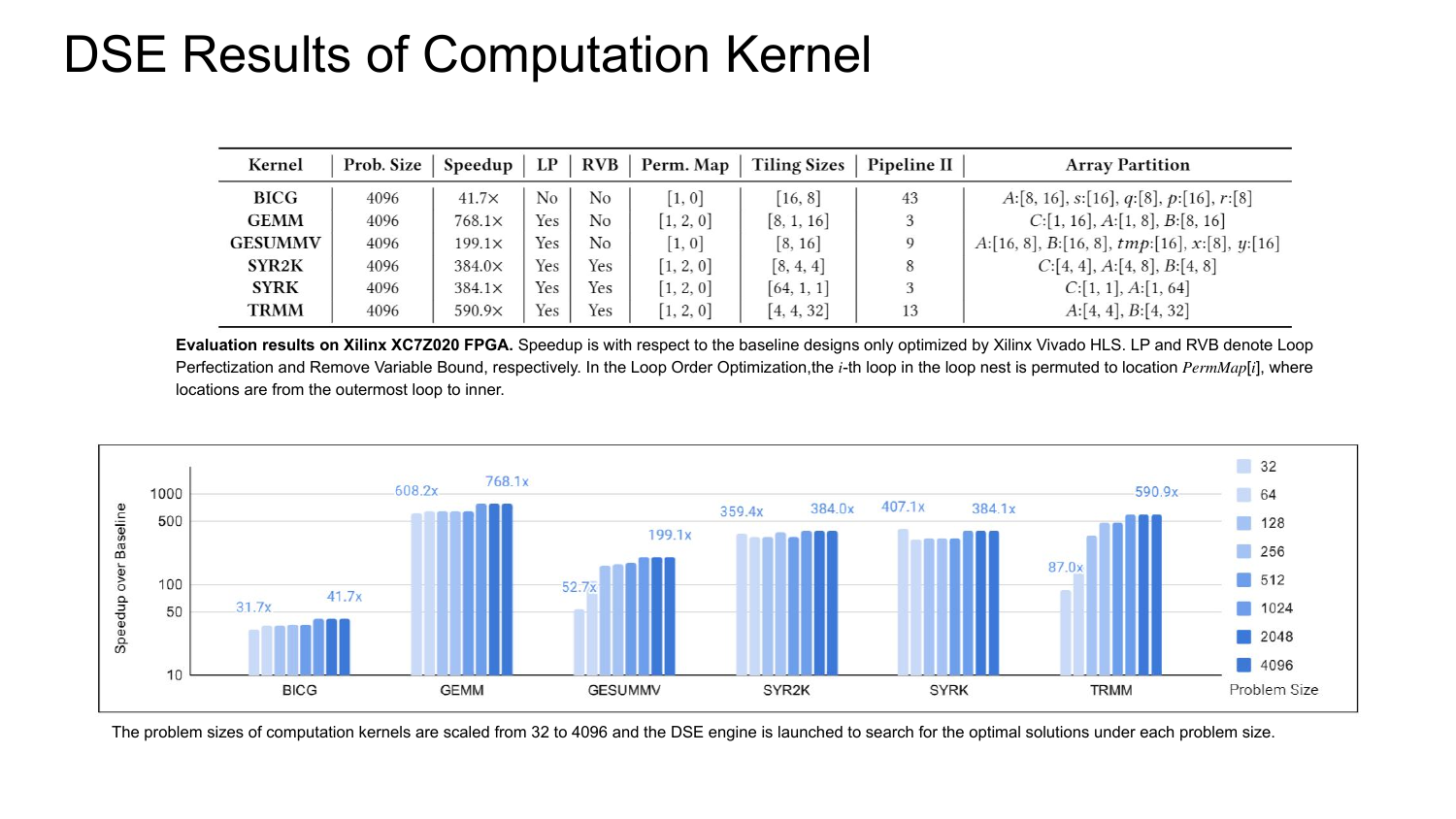### Optimization Results of DNN Models

| Model     | Speedup        | Runtime<br>(seconds) | Memory<br>(SLR Util. %) | DSP<br>(SLR Util. %) | <b>LUT</b><br>(SLR Util. %) | FF<br>(SLR Util. %) | Our DSP Effi.<br>(OPs/Cycle/DSP) | DSP Effi. of<br>$TVM-VTA [26]$ |
|-----------|----------------|----------------------|-------------------------|----------------------|-----------------------------|---------------------|----------------------------------|--------------------------------|
| ResNet-18 | 3825.0×        | 60.8                 | 91.7Mb (79.5%)          | 1326 (58.2%)         | 157902 (40.1%)              | 54766 (6.9%)        | 1.343                            | 0.344                          |
| $VGG-16$  | $1505.3\times$ | 37.3                 | 46.7Mb (40.5%)          | 878 (38.5%)          | 88108 (22.4%)               | 31358 (4.0%)        | 0.744                            | 0.296                          |
| MobileNet | $1509.0\times$ | 38.1                 | 79.4Mb (68.9%)          | 1774 (77.8%)         | 138060 (35.0%)              | 56680 (7.2%)        | 0.791                            | 0.468                          |

**Evaluation results on Xilinx VU9P FPGA with graph, loop, and directive optimizations.** *Speedup* is with respect to the baseline designs compiled from PyTorch to HLS C++ by ScaleHLS but without the multi-level optimization.



**Ablation study of DNN models.** D,  $L\{n\}$ , and  $G\{n\}$  denote directive, loop, and graph optimizations, respectively. Larger n indicates larger loop unrolling factor and finer dataflow granularity for loop and graph optimizations, respectively.